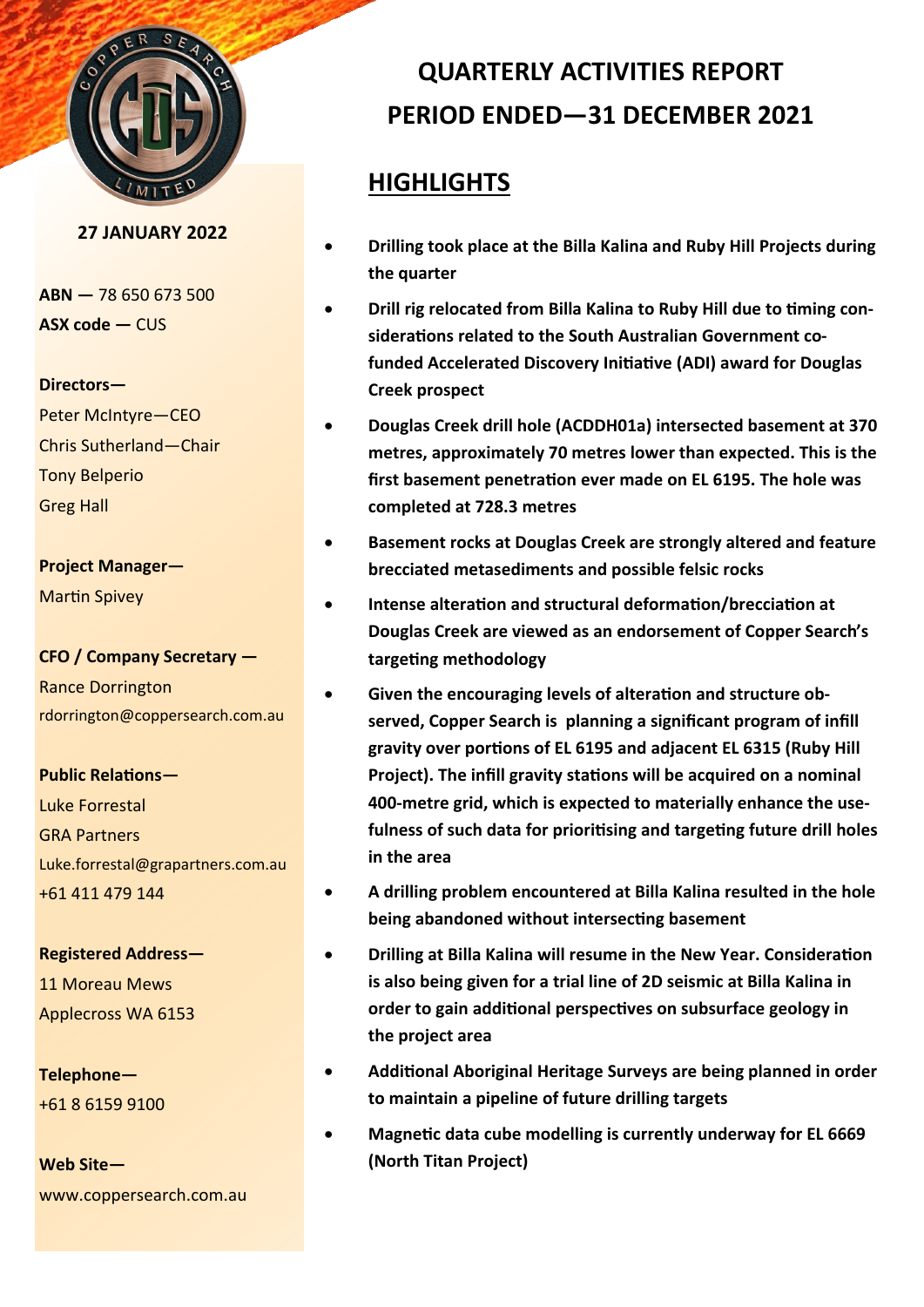Copper Search Limited (ASX:CUS) (Copper Search or the Company) is pleased to provide a quarterly activities update on operations carried out on its exploration projects in South Australia's Gawler Craton.

## **Exploration Activities**

### **Drilling Operations**

Drilling operations (rotary mud-diamond core) were carried out on EL 6401 (Billa Kalina Project) and EL 6195 (Ruby Hill Project). The Billa Kalina Project is located within the Defence Infrequent Use sector of the Woomera Prohibited Area.



**Figure 1: Drill hole Location Plan, Billa Kalina Project (left) and Ruby Hill Project (right)**

#### **Billa Kalina Project**

Diamond drilling commenced at Billa Kalina in the period following listing of the company. The target for BKDDH01 was a pipe-like feature defined by magnetic modelling, interpreted to be located within a large complex alteration pattern associated with interpreted dyke-like bodies. During drilling, the hole encountered a significant cavity in a calcareous silty diamictite resulting in a loss of drilling equipment in the hole, which terminated within the cover sequence at 363 metres. Due to time constraints, drilling at Billa Kalina temporarily concluded, and the drilling equipment mobilised to the Ruby Hill Project.

#### **Discussion and Next Steps**

The loss of BKDDH01 before intersecting basement is disappointing. Further drilling at Billa Kalina is planned for the coming quarter. In particular, it will be important to clarify the nature of the basement rocks in the area targeted by drilling. To this end, the Company is assessing the potential for other geophysical techniques, such as 2D seismic, to investigate the sub-surface geology at Billa Kalina.

Drilling is expected to resume at Billa Kalina by mid-January.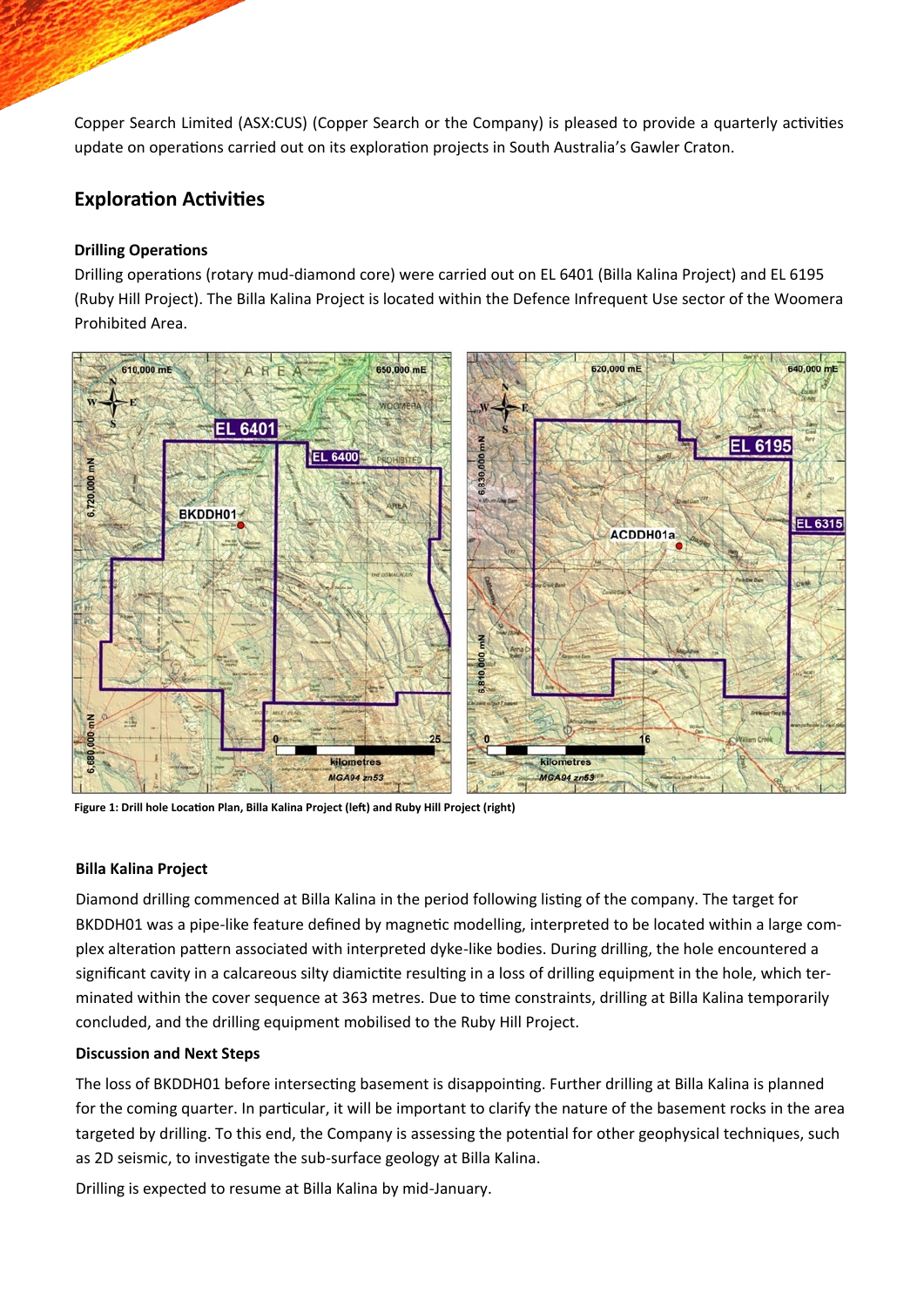#### **Ruby Hill Project**

Drilling at the Douglas Creek prospect within the Ruby Hill Project area took place over November and December. The Company was awarded a co-funding grant for Douglas Creek as part of the South Australian government's Accelerated Discovery Initiative.

Diamond hole ACDDH01a was drilled to a final depth of 728.3 metres. Peake Metamorphic basement rocks were intersected at 370 metres, approximately 70 metres deeper than modelled.

Basement rocks intersected comprised variably altered and brecciated sediments and possible felsic volcanic rocks. Alteration is locally intense silica-sericite, with some hematite dusting (red-rock alteration) and local specular hematite and K-spar alteration (Photo 1). No sulphide mineralisation was intersected. Further data analysis will be done on the magnetic model targeted by the drilling.

Processing of the core will include the cutting and analysis of selected intervals for a range of elements.



**Photo 1: Intensely fractured and silicified sediments from ACDDH01a. Depth is approximately 382 metres. The top of basement is 370 metres**

#### **Discussion and Next Steps**

The drilling of ACDDH01a represents the first basement intersection ever recorded on EL 6195, which covers an area of 641 square kilometres. Given that significant levels of deformation and alteration exist within the core, Copper Search believes that this is an endorsement of its targeting methodology. Copper Search also concludes that the Ruby Hill Project area is fertile for the types of deposits sought and is encouraged by the results to date.

As regional gravity data stations over the Ruby Hill Project area have been acquired on a 1-1.5 kilometre grid, Copper Search is preparing to launch a significant infill gravity programme which is expected to greatly improve data resolution over targeted areas, and assist in locating drill holes where magnetic and density targets coincide. A number of the coincident magnetic and density features occur within a short distance of drillhole AC-DDH01a.

The infill gravity survey will bring nominal station spacing to 400 metres, and will cover portions of EL 6195 and adjacent EL 6315.

In order to retain a pipeline of cleared and permitted drilling targets, an Aboriginal Heritage Survey of a number of proposed future drillhole sites has been requested by the Company. This is expected to take place in the March quarter, subject to the availability of the clearance team.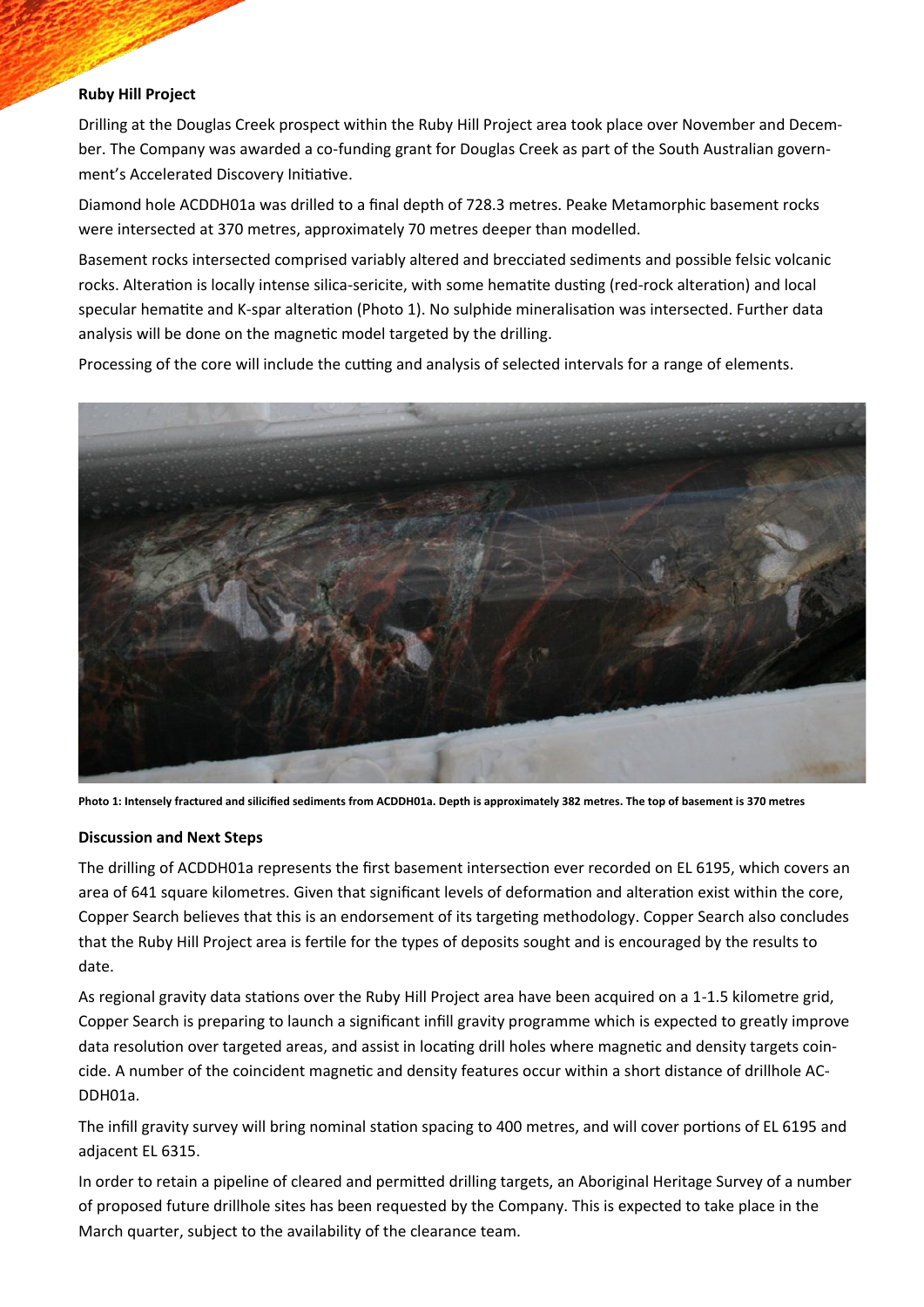#### **North Titan Project (EL 6669)**

Magnetic modelling is currently underway for the recently granted North Titan Project (EL 6669). The project area is located on the northern margin of the Stuart Shelf, and has not previously been drilled. The project area is approximately 55 kilometres north of the Olympic Dam copper-gold-uranium mine operated by BHP Group Ltd.

It is expected that results from the 3D data cube modelling will be available in the coming quarter.

#### **Corporate**

After paying for exploration activities, administration and corporate costs the Company finished the quarter with an available cash balance of \$10.7M.

Related party payments included within the payments for the quarter disclosed in the Appendix 5B lodged together with this quarterly report amounted to \$87K. This amount related entirely to the contractual provision by Macallum Group Ltd of facilities and premises as well as the provision of services of geologists and the CEO. Macallum Group Ltd is an entity related to Director Peter McIntyre.

Pandemic related issues continue to present challenges to field operations, however the Company continues to operate in accordance with health and safety protocols and with the safety of staff and other stakeholders in mind.

#### **Capital Structure**

As at 31 December 2021, the Company's capital structure consisted of the following:

#### **Ordinary Fully Paid Shares**

| - Listed / Un-escrowed                                      | 49,333,005 |
|-------------------------------------------------------------|------------|
| - Escrowed to 24 February 2022                              | 1,679,149  |
| - Escrowed to 1 June 2022                                   | 1,782,741  |
| - Escrowed to 15 September 2023                             | 29,613,047 |
|                                                             | 82,407,942 |
|                                                             |            |
| <b>Options to Acquire Ordinary Fully Paid Shares</b>        |            |
| - Unlisted \$0.50 Broker options expiring 15 September 2024 | 2,000,000  |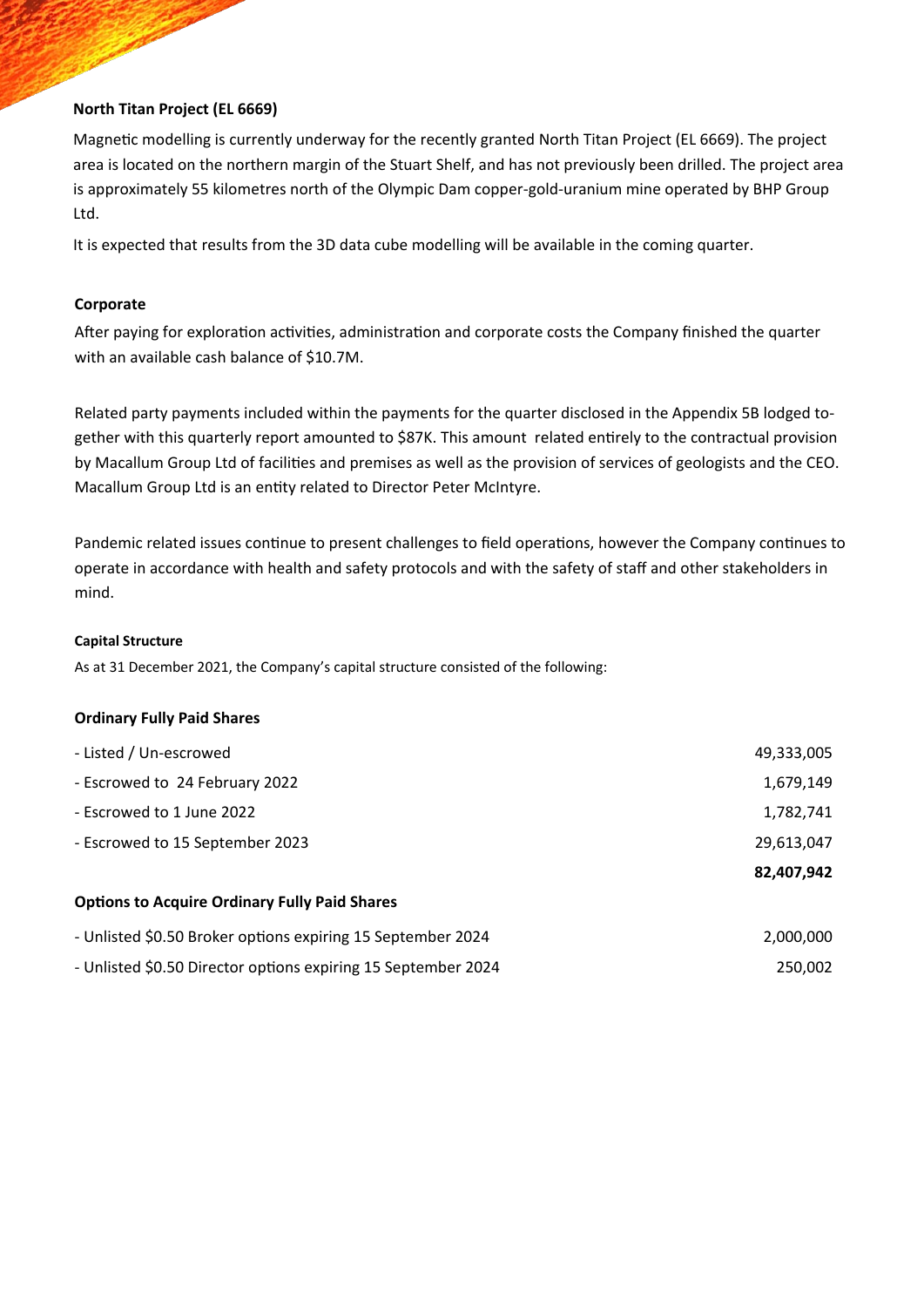**-ENDS-**

**Further Information:**

Rance Dorrington **Luke Forcestal** Company Secretary / CFO GRA Partners

[rdorrington@coppersearch.com.au](mailto:rdorrington@coppersearch.com.au) [Luke.forrestal@grapartners.com.au](mailto:Luke.forrestal@grapartners.com.au) +61 411 479 144

#### **Compliance Statement**

*This report is based on information compiled by Mr Martin Spivey, a Member of the Australian Institute of Mining and Metallurgy. He is an employee of Macallum Group Limited and has a services agreement in place with Copper Search Ltd. He has sufficient experience which is relevant to the style of mineralisation and types of deposits under consideration and to the activity which he is undertaking to qualify as a Competent Person as defined in the 2012 edition of the Australasian Code for Reporting of Exploration Results, Mineral Resources and Ore Reserves (the JORC Code). Martin Spivey has consented to the inclusion in the report of the matters based on his information in the form and context in which it appears.*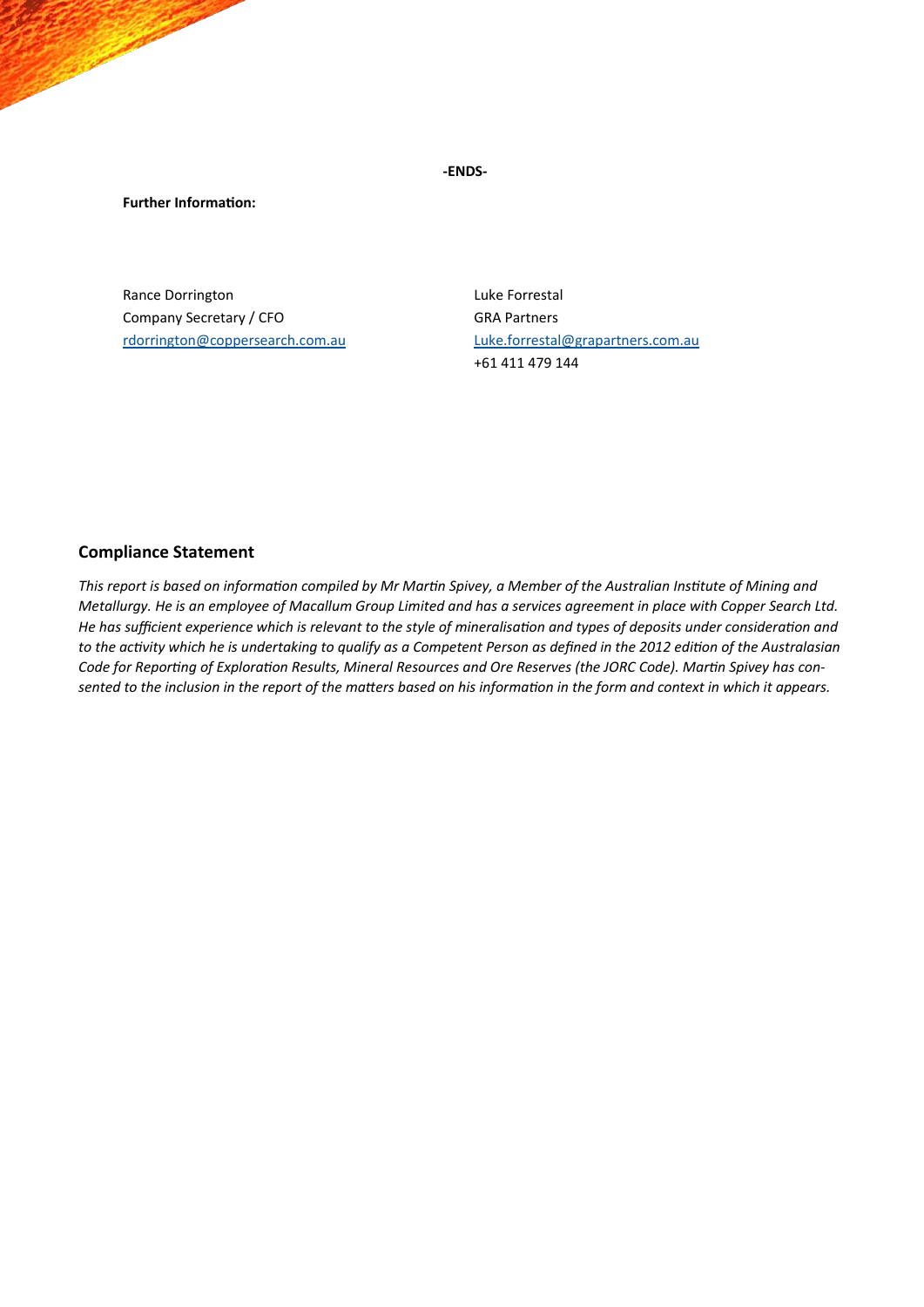## **Appendix 1**

## **Tenement and Other Information** (ASX listing rule 5.3.3)

below is a list of tenements held by the Group as at 31 December 2021 with any changes during the quarter noted. All exploration licences are held by Copper Search Australia Pty Ltd which is a 100% owned subsidiary of Copper Search Ltd.

| <b>COUNTRY</b> | <b>STATE / LOCATION</b> | <b>AREA / PROJECT NAME</b>        | <b>TENEMENT</b> | <b>CHANGE</b> | <b>CURRENT</b>      |
|----------------|-------------------------|-----------------------------------|-----------------|---------------|---------------------|
|                |                         |                                   | REF. (EL)       | (%)           | <b>INTEREST (%)</b> |
| Australia      | SA / Gawler Craton      | Ruby Hill (West) [Ruby Hill]      | 6314            |               | 100%                |
| Australia      | SA / Gawler Craton      | Ruby Hill (East) [Ruby Hill]      | 6315            |               | 100%                |
| Australia      | SA / Gawler Craton      | William Creek [Ruby Hill]         | 6195            |               | 100%                |
| Australia      | SA / Gawler Craton      | Stuart's Creek [Ruby Hill]        | 6238            |               | 100%                |
| Australia      | SA / Gawler Craton      | Curdimurka [Ruby Hill]            | 6181            |               | 100%                |
| Australia      | SA / Gawler Craton      | Peake & Denison [Peake & Denison] | 6427            | $-100%$       | 0%                  |
| Australia      | SA / Gawler Craton      | Allandale [Peake & Denison]       | 6235            |               | 100%                |
| Australia      | SA / Gawler Craton      | Wantamaran Creek [Billa Kalina]   | 6401            |               | 100%                |
| Australia      | SA / Gawler Craton      | Dismal Plain [Billa Kalina]       | 6400            |               | 100%                |
| Australia      | SA / Gawler Craton      | Mt Arthur                         | 6236            |               | 100%                |
| Australia      | SA / Gawler Craton      | North Titan                       | 6669            | +100%         | 100%                |

### **Use of Funds—Actual vs Estimated per Prospectus (ASX listing rule 5.3.4)**

| <b>EXPENDITURE ITEM</b>                                        | <b>FORECAST</b><br><b>EXPENDITURE FROM</b><br><b>LISTING TO</b><br><b>DECEMBER 2021</b><br>(PER PROSPECTUS) | <b>ACTUAL</b><br><b>EXPENDITURE</b><br><b>FROM LISTING TO</b><br><b>DECEMBER 2021</b><br>(UNAUDITED) | <b>VARIANCE</b><br>$+/-$ | <b>MATERIAL VARIANCE</b><br><b>EXPLANATION</b>                        |
|----------------------------------------------------------------|-------------------------------------------------------------------------------------------------------------|------------------------------------------------------------------------------------------------------|--------------------------|-----------------------------------------------------------------------|
| Peake & Denison-Geophysical<br>studies, exploration and tenure | 1,096                                                                                                       | 66                                                                                                   | $-1,030$                 | Anticipated drilling and other<br>works not as yet conducted          |
| Mt Arthur-Geophysical stud-<br>ies, exploration and tenure     | 99                                                                                                          | 3                                                                                                    | $-96$                    | Other works not conducted as<br>yet                                   |
| Ruby Hill-Geophysical studies,<br>exploration and tenure       | 48                                                                                                          | 361                                                                                                  | $+313$                   | Drilling brought forward to this<br>area                              |
| Billa Kilina-Geophysical stud-<br>ies, exploration and tenure  | 931                                                                                                         | 225                                                                                                  | $-706$                   | Less drilling than planned and<br>other works not commenced<br>as yet |
| North Titan-Geophysical stud-<br>ies, exploration and tenure   |                                                                                                             | 42                                                                                                   | $+42$                    | Some works commenced earli-<br>er than anticipated                    |
| Corporate Administration and<br><b>Working Capital</b>         | 568                                                                                                         | 266                                                                                                  | $-302$                   | Activities behind anticipated<br>start dates                          |
| Costs of the Offer                                             | 720                                                                                                         | 720                                                                                                  |                          |                                                                       |
| <b>TOTAL (\$,000)</b>                                          | 3,462                                                                                                       | 1,683                                                                                                | $-1,779$                 |                                                                       |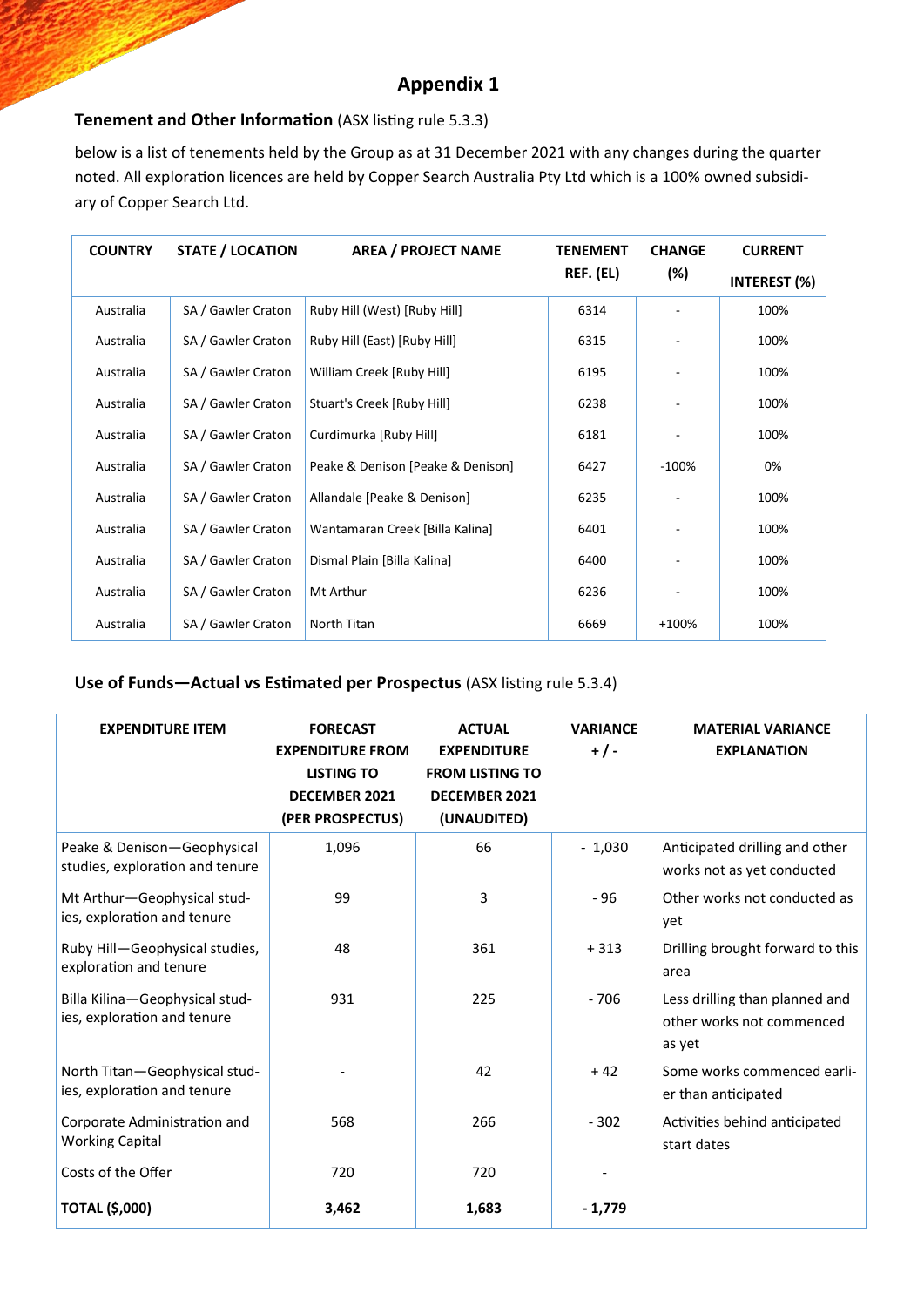## **Appendix 5B**

## **Mining exploration entity or oil and gas exploration entity quarterly cash flow report**

| Name of entity        |                                   |
|-----------------------|-----------------------------------|
| Copper Search Limited |                                   |
| ABN                   | Quarter ended ("current quarter") |
|                       |                                   |

|  | 78 650 673 500 |
|--|----------------|
|  |                |

31 Dec 2021

|     | <b>Consolidated statement of cash flows</b>       | <b>Current quarter</b><br>\$A'000 | Year to date (6<br>months)<br>\$A'000 |
|-----|---------------------------------------------------|-----------------------------------|---------------------------------------|
| 1.  | Cash flows from operating activities              |                                   |                                       |
| 1.1 | Receipts from customers                           |                                   |                                       |
| 1.2 | Payments for                                      |                                   |                                       |
|     | exploration & evaluation<br>(a)                   | (551)                             | (872)                                 |
|     | development<br>(b)                                |                                   |                                       |
|     | production<br>(c)                                 |                                   |                                       |
|     | staff costs<br>(d)                                | (103)                             | (150)                                 |
|     | administration and corporate costs<br>(e)         | (88)                              | (483)                                 |
| 1.3 | Dividends received (see note 3)                   |                                   |                                       |
| 1.4 | Interest received                                 |                                   |                                       |
| 1.5 | Interest and other costs of finance paid          |                                   |                                       |
| 1.6 | Income taxes paid                                 |                                   |                                       |
| 1.7 | Government grants and tax incentives              |                                   |                                       |
| 1.8 | Other (provide details if material)               |                                   |                                       |
| 1.9 | Net cash from / (used in) operating<br>activities | (742)                             | (1, 505)                              |

|     | Cash flows from investing activities  |   |  |
|-----|---------------------------------------|---|--|
| 2.1 | Payments to acquire or for:           |   |  |
|     | entities<br>(a                        |   |  |
|     | tenements<br>(b)                      | - |  |
|     | property, plant and equipment<br>(C). | - |  |
|     | exploration & evaluation<br>(d)       | - |  |
|     | investments<br>(e)                    | - |  |
|     | other non-current assets<br>(f)       | - |  |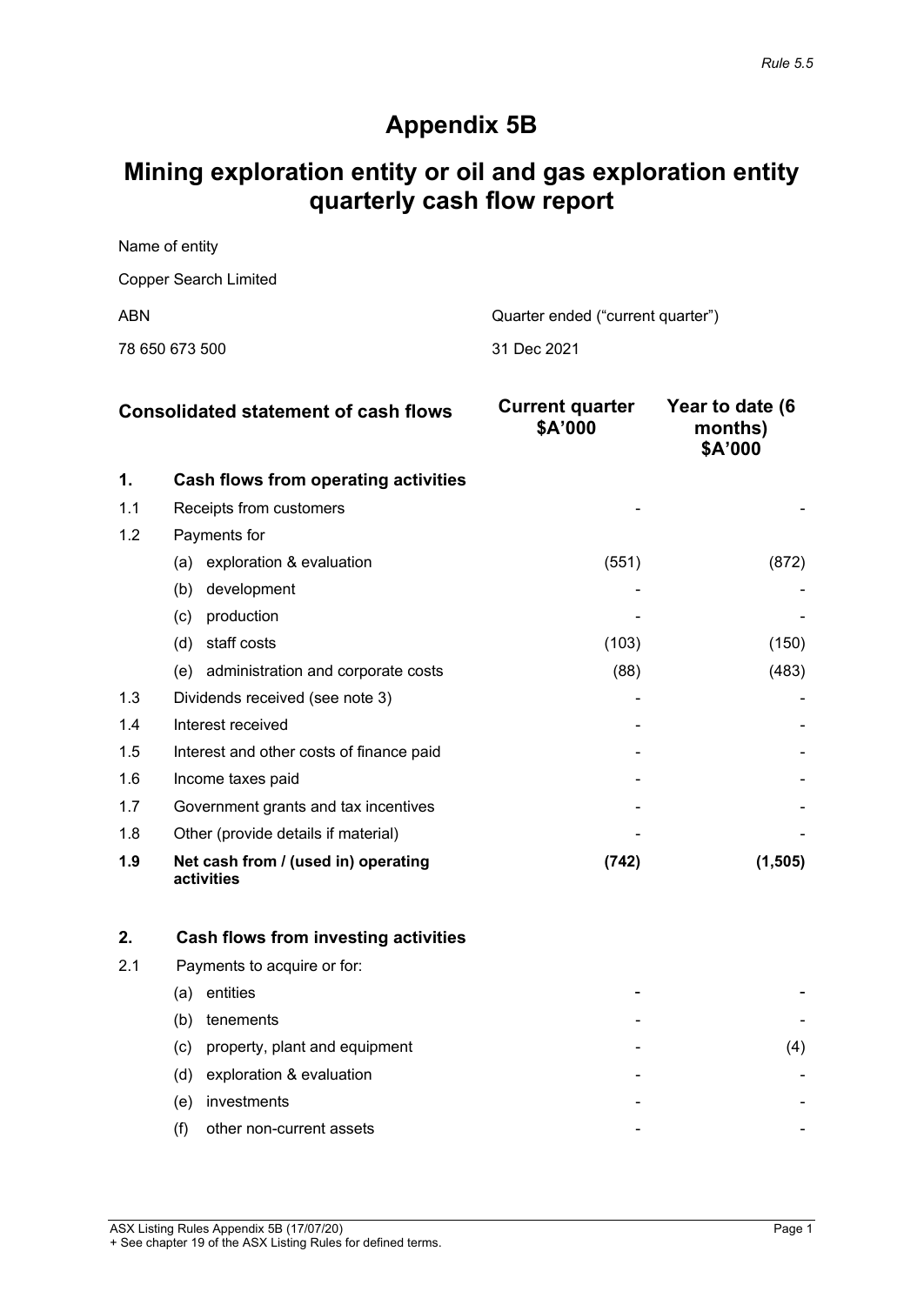|     | <b>Consolidated statement of cash flows</b>       | <b>Current quarter</b><br>\$A'000 | Year to date (6<br>months)<br>\$A'000 |
|-----|---------------------------------------------------|-----------------------------------|---------------------------------------|
| 2.2 | Proceeds from the disposal of:                    |                                   |                                       |
|     | entities<br>(a)                                   |                                   |                                       |
|     | tenements<br>(b)                                  |                                   |                                       |
|     | property, plant and equipment<br>(c)              |                                   |                                       |
|     | investments<br>(d)                                |                                   |                                       |
|     | other non-current assets<br>(e)                   |                                   |                                       |
| 2.3 | Cash flows from loans to other entities           |                                   |                                       |
| 2.4 | Dividends received (see note 3)                   |                                   |                                       |
| 2.5 | Other (provide details if material)               |                                   |                                       |
| 2.6 | Net cash from / (used in) investing<br>activities |                                   | (4)                                   |

| 3.   | <b>Cash flows from financing activities</b>                                                |        |
|------|--------------------------------------------------------------------------------------------|--------|
| 3.1  | Proceeds from issues of equity securities<br>(excluding convertible debt securities)       | 12,000 |
| 3.2  | Proceeds from issue of convertible debt<br>securities                                      |        |
| 3.3  | Proceeds from exercise of options                                                          |        |
| 3.4  | Transaction costs related to issues of equity<br>securities or convertible debt securities | (725)  |
| 3.5  | Proceeds from borrowings                                                                   |        |
| 3.6  | Repayment of borrowings                                                                    |        |
| 3.7  | Transaction costs related to loans and<br>borrowings                                       |        |
| 3.8  | Dividends paid                                                                             |        |
| 3.9  | Other (provide details if material)                                                        |        |
| 3.10 | Net cash from / (used in) financing<br>activities                                          | 11,275 |

|     | Net increase / (decrease) in cash and<br>cash equivalents for the period |        |  |
|-----|--------------------------------------------------------------------------|--------|--|
| 4.1 | Cash and cash equivalents at beginning of<br>period                      | 11,413 |  |
| 4.2 | Net cash from / (used in) operating<br>activities (item 1.9 above)       |        |  |
| 4.3 | Net cash from / (used in) investing activities<br>(item 2.6 above)       | 742    |  |
| 4.4 | Net cash from / (used in) financing activities<br>(item 3.10 above)      |        |  |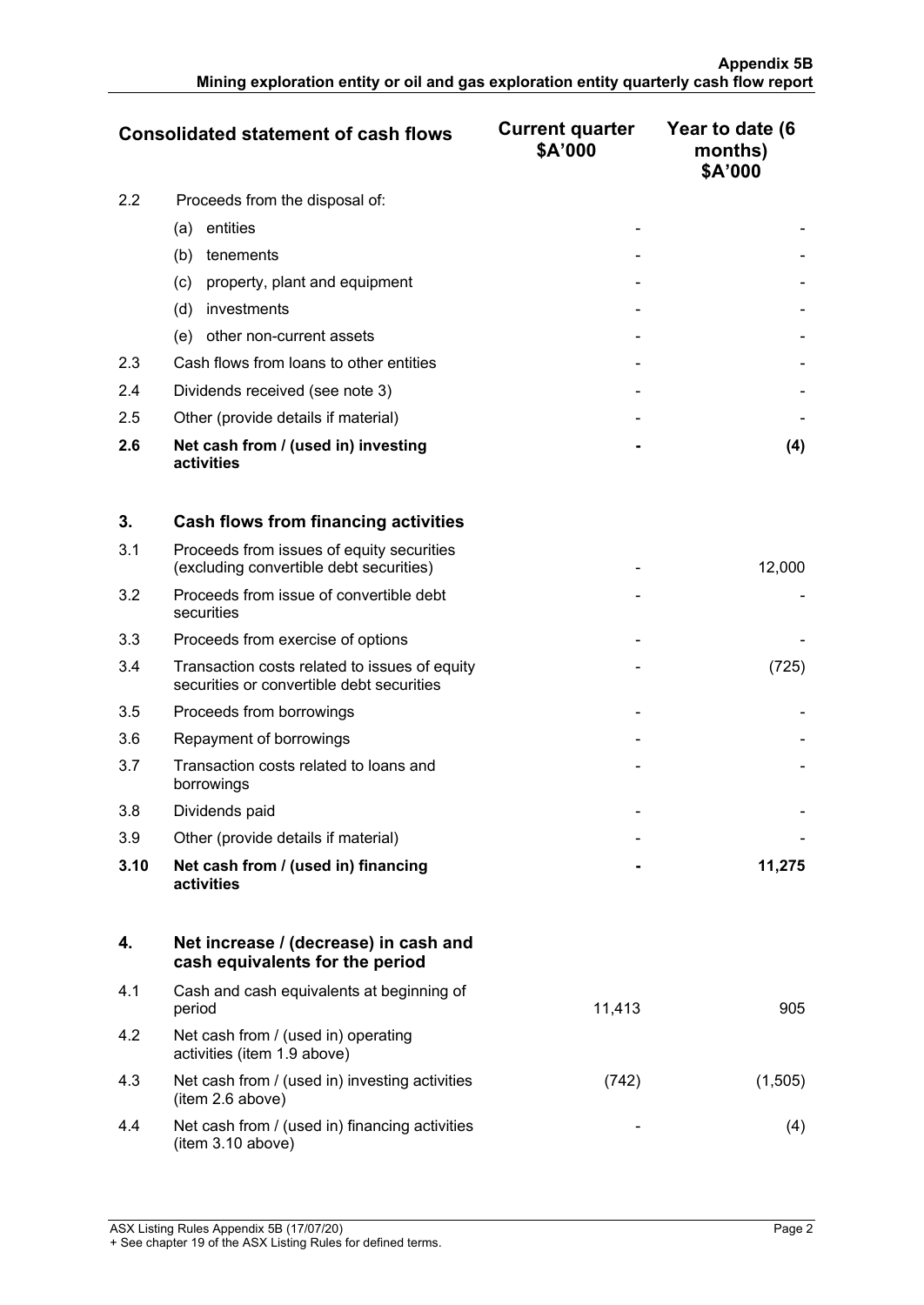|     | <b>Consolidated statement of cash flows</b>          | <b>Current quarter</b><br>\$A'000 | Year to date (6<br>months)<br>\$A'000 |
|-----|------------------------------------------------------|-----------------------------------|---------------------------------------|
| 4.5 | Effect of movement in exchange rates on<br>cash held |                                   | 11 275                                |
| 4.6 | Cash and cash equivalents at end of<br>period        |                                   |                                       |
|     |                                                      | 10.671                            |                                       |

| 5.  | <b>Reconciliation of cash and cash</b><br>equivalents<br>at the end of the quarter (as shown in the<br>consolidated statement of cash flows) to the<br>related items in the accounts | <b>Current quarter</b><br>\$A'000 | <b>Previous quarter</b><br>\$A'000 |
|-----|--------------------------------------------------------------------------------------------------------------------------------------------------------------------------------------|-----------------------------------|------------------------------------|
| 5.1 | <b>Bank balances</b>                                                                                                                                                                 | 10.671                            | 11.413                             |
| 5.2 | Call deposits                                                                                                                                                                        |                                   |                                    |
| 5.3 | <b>Bank overdrafts</b>                                                                                                                                                               |                                   |                                    |
| 5.4 | Other (provide details)                                                                                                                                                              |                                   |                                    |
| 5.5 | Cash and cash equivalents at end of<br>quarter (should equal item 4.6 above)                                                                                                         | 10,671                            | 11.413                             |

| 6         | Payments to related parties of the entity and their<br>associates                                                                                           | <b>Current quarter</b><br><b>\$A'000</b> |
|-----------|-------------------------------------------------------------------------------------------------------------------------------------------------------------|------------------------------------------|
| 6.1       | Aggregate amount of payments to related parties and their<br>associates included in item 1                                                                  |                                          |
| 6.2       | Aggregate amount of payments to related parties and their<br>associates included in item 2                                                                  |                                          |
|           | Note: if any amounts are shown in items 6.1 or 6.2, your quarterly activity report must include a description of, and an<br>explanation for, such payments. |                                          |
| - \$87K). | Provision of Geologists/CEO/Premises invoiced from Macallum Group Ltd (Director controlled entity                                                           |                                          |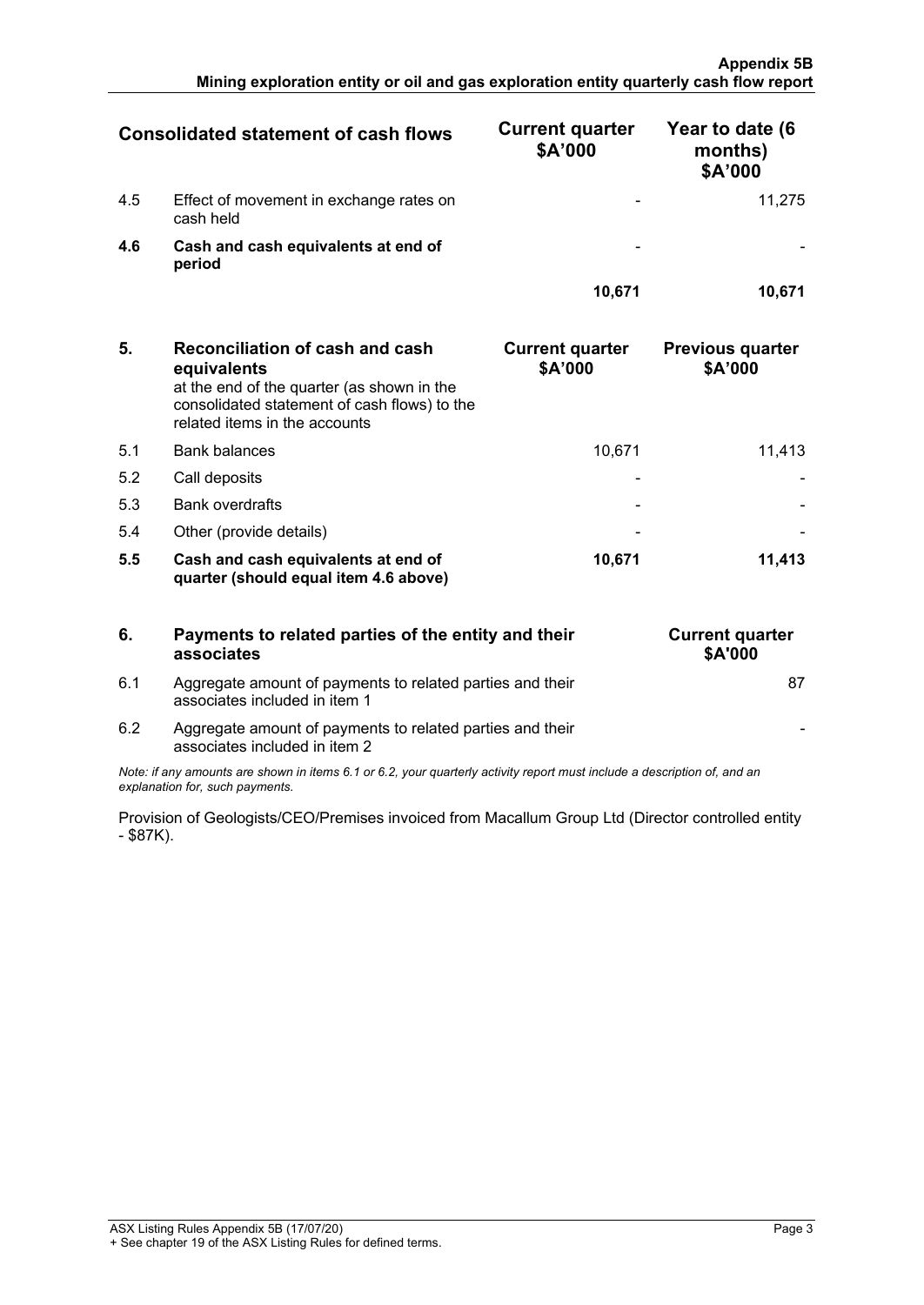#### **Appendix 5B Mining exploration entity or oil and gas exploration entity quarterly cash flow report**

| 7.  | <b>Financing facilities</b><br>Note: the term "facility' includes all forms of financing<br>arrangements available to the entity.<br>Add notes as necessary for an understanding of the<br>sources of finance available to the entity.                                                                                                               | <b>Total facility</b><br>amount at quarter<br>end<br>\$A'000 | Amount drawn at<br>quarter end<br>\$A'000 |  |
|-----|------------------------------------------------------------------------------------------------------------------------------------------------------------------------------------------------------------------------------------------------------------------------------------------------------------------------------------------------------|--------------------------------------------------------------|-------------------------------------------|--|
| 7.1 | Loan facilities                                                                                                                                                                                                                                                                                                                                      |                                                              |                                           |  |
| 7.2 | Credit standby arrangements                                                                                                                                                                                                                                                                                                                          |                                                              |                                           |  |
| 7.3 | Other (please specify)                                                                                                                                                                                                                                                                                                                               |                                                              |                                           |  |
| 7.4 | <b>Total financing facilities</b>                                                                                                                                                                                                                                                                                                                    |                                                              |                                           |  |
| 7.5 | Unused financing facilities available at quarter end                                                                                                                                                                                                                                                                                                 |                                                              |                                           |  |
| 7.6 | Include in the box below a description of each facility above, including the lender, interest<br>rate, maturity date and whether it is secured or unsecured. If any additional financing<br>facilities have been entered into or are proposed to be entered into after quarter end,<br>include a note providing details of those facilities as well. |                                                              |                                           |  |
|     |                                                                                                                                                                                                                                                                                                                                                      |                                                              |                                           |  |

| 8.  |                                                                                                                                                                                                                                 | Estimated cash available for future operating activities     | \$A'000 |  |
|-----|---------------------------------------------------------------------------------------------------------------------------------------------------------------------------------------------------------------------------------|--------------------------------------------------------------|---------|--|
| 8.1 | Net cash from / (used in) operating activities (item 1.9)                                                                                                                                                                       |                                                              | 309     |  |
| 8.2 | (Payments for exploration & evaluation classified as investing<br>activities) (item 2.1(d))                                                                                                                                     |                                                              |         |  |
| 8.3 | Total relevant outgoings (item $8.1 +$ item $8.2$ )                                                                                                                                                                             |                                                              | 309     |  |
| 8.4 | Cash and cash equivalents at quarter end (item 4.6)                                                                                                                                                                             |                                                              | 10,671  |  |
| 8.5 | Unused finance facilities available at quarter end (item 7.5)                                                                                                                                                                   |                                                              |         |  |
| 8.6 |                                                                                                                                                                                                                                 | Total available funding (item $8.4 +$ item $8.5$ )           | 10,671  |  |
| 8.7 | item 8.3)                                                                                                                                                                                                                       | Estimated quarters of funding available (item 8.6 divided by | 34      |  |
|     | Note: if the entity has reported positive relevant outgoings (ie a net cash inflow) in item 8.3, answer item 8.7 as "N/A".<br>Otherwise, a figure for the estimated quarters of funding available must be included in item 8.7. |                                                              |         |  |
| 8.8 | If item 8.7 is less than 2 quarters, please provide answers to the following questions:                                                                                                                                         |                                                              |         |  |
|     | 8.8.1<br>Does the entity expect that it will continue to have the current level of net operating<br>cash flows for the time being and, if not, why not?                                                                         |                                                              |         |  |
|     | Answer:                                                                                                                                                                                                                         |                                                              |         |  |
|     | 8.8.2<br>Has the entity taken any steps, or does it propose to take any steps, to raise further<br>cash to fund its operations and, if so, what are those steps and how likely does it<br>believe that they will be successful? |                                                              |         |  |
|     | Answer:                                                                                                                                                                                                                         |                                                              |         |  |
|     |                                                                                                                                                                                                                                 |                                                              |         |  |